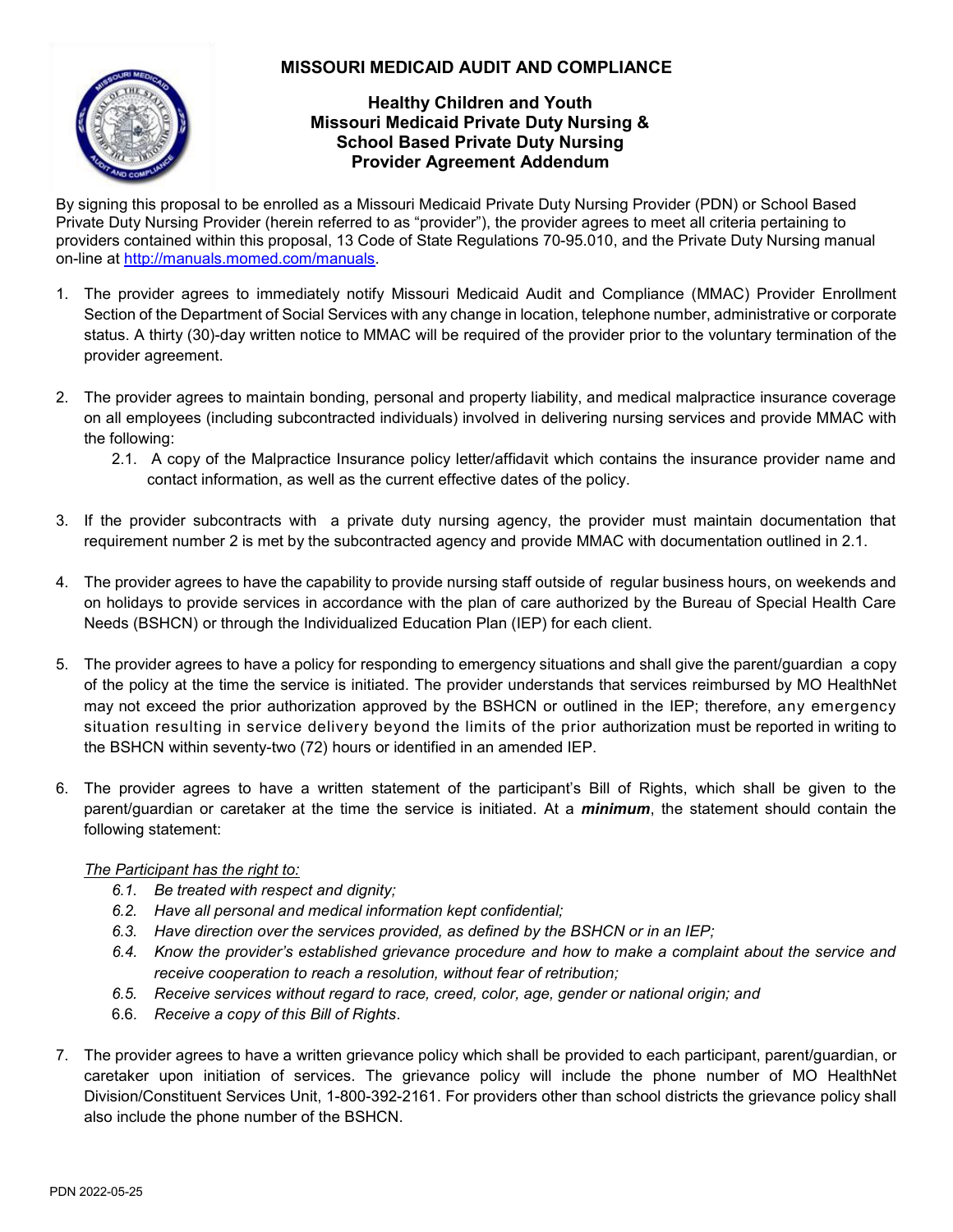- 8. The provider agrees to report all instances of possible child abuse or neglect to the Child Abuse and Neglect (CA/N) Hotline, 1-800-392-3738. Any suspected abuse or neglect by a caretaker, including private duty nursing staff, must be reported according to 210.110-210.189, RSMo, the Child Abuse Law. Failure to report by mandatory reporter (private duty nursing staff would be considered mandatory reporters) is a violation of 210.115, RSMo and could be subject to prosecution.
- 9. The provider agrees to maintain Missouri Corporate Good Standing Status with the Office of the Missouri Secretary of State. In the case of a school district they agree to maintain the distinction of a public school district with the Missouri Department of Elementary and Secondary Education.
- 10. For nursing staff, the provider agrees to show evidence in the personnel record or records maintained by the provider if the provider subcontracts with a private duty nursing agency, that the employee's licensure status with the Missouri Board of Nursing is current.
	- 10.1. A list of the names, Social Security numbers, and copy of the current nursing license for each nurse providing nursing services within the provider agency shall be attached.
- 11. Upon initial employment, the provider agrees to document that at least two (2) employment or personal references (not to include relatives) were contacted prior to the private duty nursing employee delivering direct care services. If the provider subcontracts with a private duty nursing agency, the provider must maintain documentation that at least two (2) employment or personal references (not to include relatives) were contacted prior to the private duty nursing employee delivering direct care services.
- 12. The provider agrees to be responsible for assuring and documenting that the nurse's health permits performance of the required activities and does not pose a health hazard. They agree that any service delivery will be prohibited when the employee has a communicable condition. The provider agrees to follow Centers for Disease Control (CDC) guidelines regarding tuberculosis (TB) testing for health care workers.
- 13. The provider agrees to ensure all direct care staff (LPNs and RNs) have a minimum of at least four (4) hours of orientation training prior to service provision. They agree that the orientation shall include general information about the Missouri Medicaid Audit and Compliance Unit Provisions and Requirements; including but not limited to any reenrollment requirements. Additionally, it shall include general information regarding the MO HealthNet Private Duty Nursing Program, the HCY Program, relationship of the provider agency with MMAC, MHD and BSHCN, the prior authorization process, child abuse/neglect indicators and reporting, participant rights, participant grievance procedures, internal agency policy and a review of universal precaution procedures as defined by the CDC.
- 14. The provider agrees to ensure that prior to delivering services the first time, for each child they are assigned, licensed practical nurses (LPNs) demonstrate competency in every task required by the plan of care. The competency demonstration must be conducted by a registered nurse (RN) and must be documented in the LPN's personnel file. If the provider subcontracts with an individual nurse or a private duty nursing agency, the provider must maintain documentation that prior to delivering services for the first time for each child Licensed Practical Nurses (LPN) are assigned to care for, that the LPN demonstrates competency in each task required by the plan of care and demonstrated to a Registered Nurse (RN).
- 15. The provider agrees that all direct care staff will have a certificate in either cardiopulmonary resuscitation (CPR) or basic certified life-support (BCL).
- 16. Each provider agrees to employ a Registered Nurse (RN), with three (3) years' nursing (RN and/or LPN) experience, to act as supervisor to all other nursing staff or if the provider subcontracts with a private duty nursing agency, ensure the agency employs a registered nurse (RN), with three (3) years' nursing (RN and/or LPN) experience, to act as supervisor to all other nursing staff. One year of experience shall either be in supervisory position or in the field of pediatric nursing. The RN supervisor will be responsible for case conferences with staff nurses and documenting the conferences, assuring the competency of staff, training and orientation and evaluation of direct care staff. An LPN with three (3) years' experience may act as the assistant supervisor under the RN supervisor. One (1) year of experience must be in high acuity pediatric nursing care in a hospital, home care agency or residential setting. The assistant nursing supervisor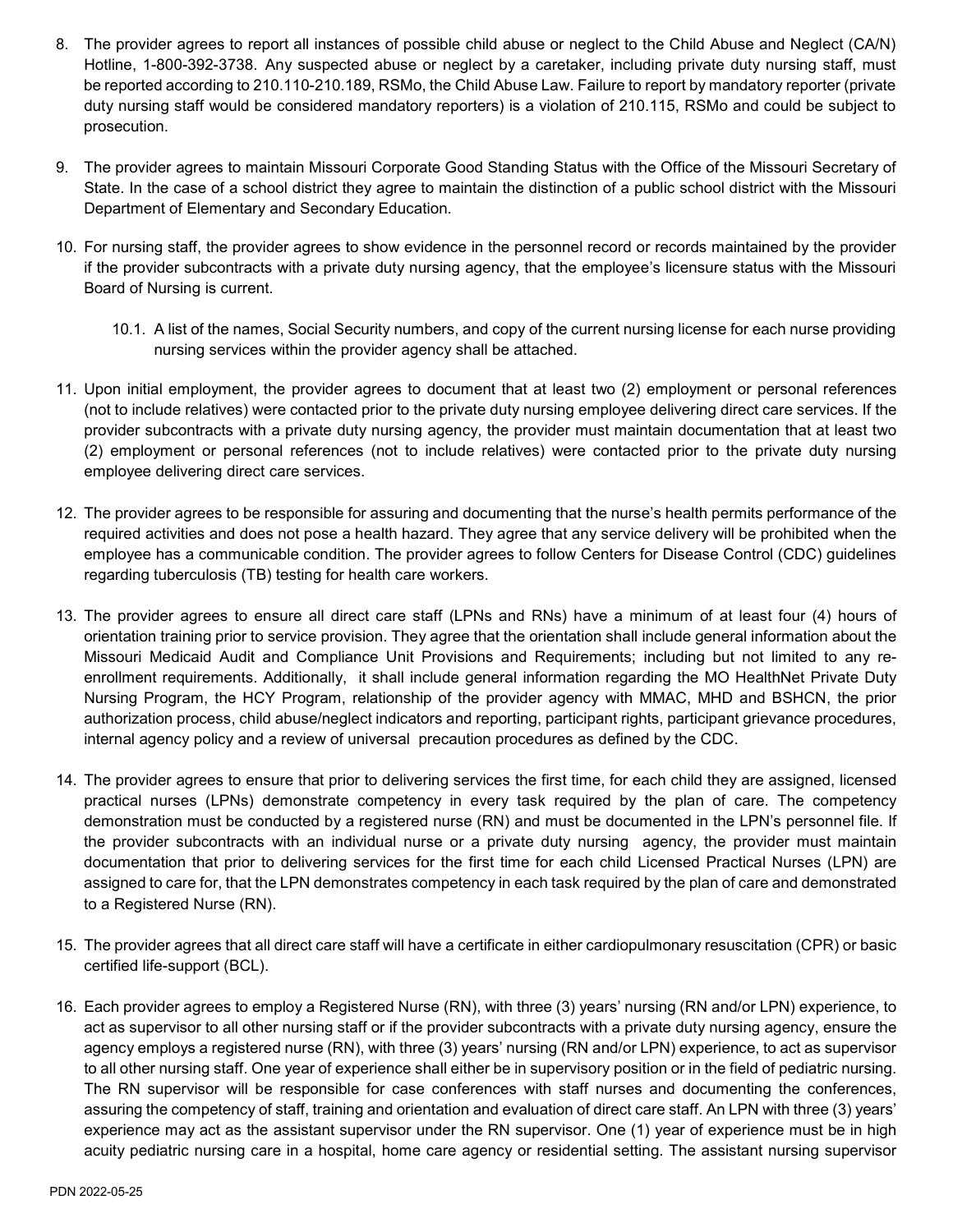may be responsible for case conferences with staff nurses, documenting the conferences, developing plan of care after the initial plan of care has been established by an RN, orientation, training and evaluation of direct care staff and other duties delegated by the Nursing Supervisor.

- 16.1. They shall attach a list of the Names, Social Security Numbers and copy of the current nursing licenses for each registered nurse providing supervision of nursing services through the provider to this addendum.
- 17. The provider agrees that all nursing staff providing direct care will have an annual performance evaluation completed by a licensed nurse supervisor, which will be maintained in the personnel record. If the provider subcontracts services and does not maintain that information in their file, they shall require the subcontractor to maintain that information. The provider also agrees to obtain any required documentation from the contractor upon request from MMAC.
- 18. The provider agrees participants of private duty nursing care will have a personal visit with assessment by a licensed nurse supervisor at least once every sixty (60) days, if the participant is authorized for the LPN service, and acknowledges that supervisory visits by a nurse will not be separately reimbursed.
	- 18.1 The provider agrees and understands participants who have received RN shift care or intermittent visits by an RN are not required to have a separate supervisory visit;The provider agrees to document in the participant record supervisory visits or explanation of why there are not separate supervisory visits for the month (e.g. because shifts were delivered by an RN).
- 19. The provider agrees to maintain at the private duty nursing agency site or location, appropriate medical records for each MO HealthNet participant served. They agree *all* records will be kept confidential and access *will* be limited to private duty nursing staff and representatives of the Departments of Social Services and Health and Senior Services.
- 20. The provider agrees to ensure all Medical Records contain the following information:
	- 20.1 Identifying information about the participant, such as name, birth date, MO HealthNet ID number, parent/guardian or caretaker and emergency contact person;
	- 20.2 All forms or correspondence to and from the BSHCN or relating to the IEP regarding the services which have been prior authorized;
	- 20.3 Signed orders, under the direction of the participant's physician, prior to service delivery which must be updated each time the prior authorization is due for approval by the BSHCN or the IEP is revised;
	- 20.4 Consent from the child's legal custodian for treatment prior to service delivery;
	- 20.5 The plan of care, documenting the amount, duration and scope of the service. The level of care indicated in the plan of care (RN or LPN) must be based on acceptable standards of nursing practice. Reimbursementis based on the prior authorization approved by the BSHCN authorization or the needs documented in the IEP, with that prior authorization based upon the plan of care, specifying the number of units and the skill level of the service. The BSHCN authorization may be issued for periods of up to six (6) months. The IEPs shall be updated if there is a change in need; however shall at a minimum be updated annually;
	- 20.6 Daily documentation of all services provided including beginning and ending clock times and documentation of any supervisory visits;
	- 20.7 Documentation of the LPN's competency demonstration before an RN when the plan of care includes the services of an LPN; and
	- 20.8 Documentation indicating that a copy of the participant's Bill of Rights was given to the parent or guardian.
- 21. The provider understands that payment will be made in accordance with the fee per unit of service as defined and determined by the state agency and agrees:
	- 21.1 A unit of service is fifteen (15) minutes;
	- 21.2 The fee per unit of service will be based on the determination of the state agency of the reasonable cost of providing the covered services on a statewide basis and within the mandatory maximum payment limitations; and
	- 21.3 Payment will be made on the lower of the established rate per service unit or the providers billed charges.